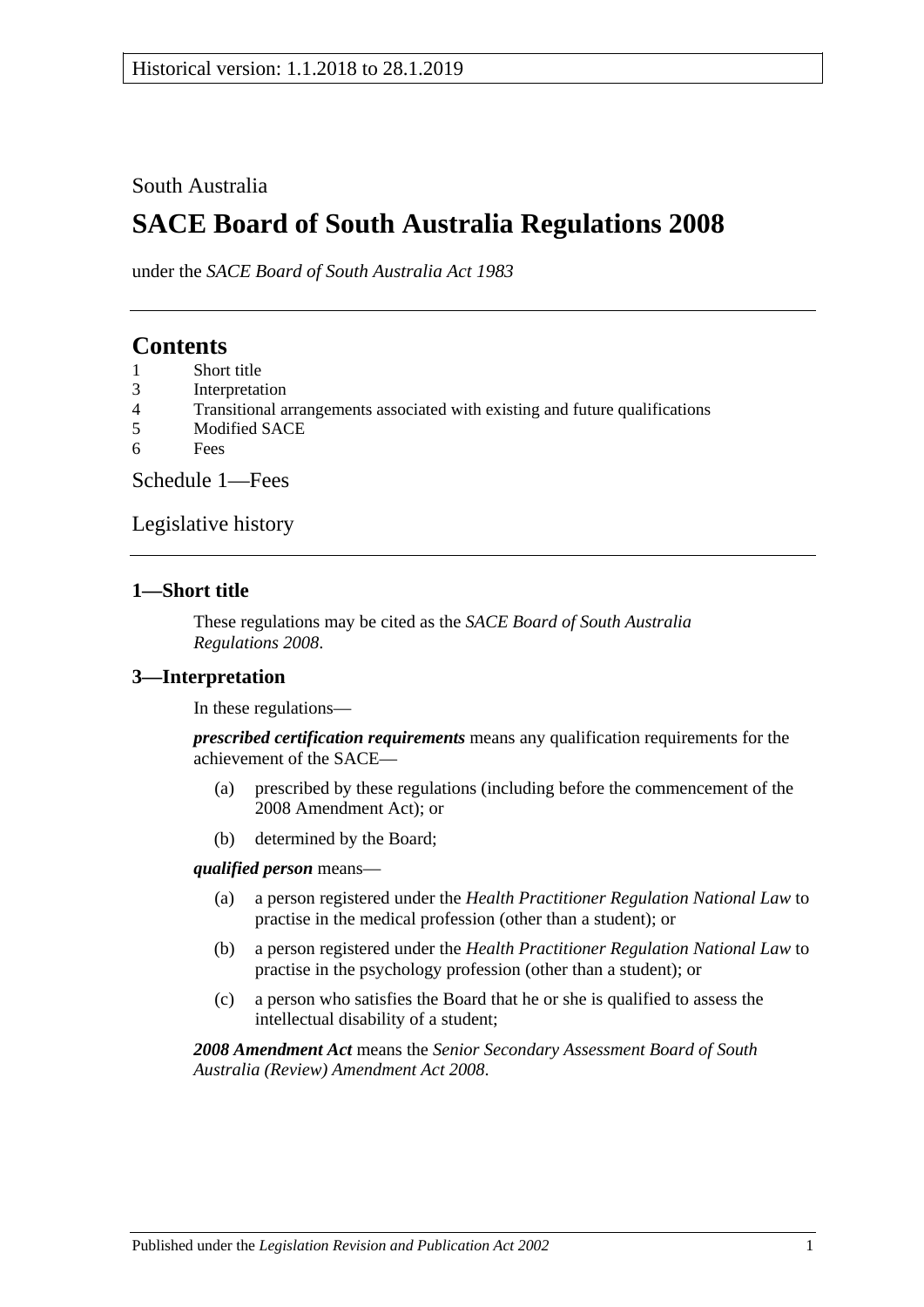### <span id="page-1-0"></span>**4—Transitional arrangements associated with existing and future qualifications**

- (1) The Board may continue to award the qualification in existence on the commencement of the 2008 Amendment Act on such basis as the Board may determine from time to time.
- (2) The certification requirements prescribed by these regulations before the commencement of the 2008 Amendment Act will continue to apply (as may be relevant) for students undertaking senior secondary education (as defined immediately before the commencement of the 2008 Amendment Act) until otherwise determined by the Board.
- (3) All approvals given or other steps taken by the Board before the commencement of the 2008 Amendment Act (and still having force or effect immediately before that commencement) will continue to have effect in all respects on and after that commencement unless or until the Board determines otherwise.
- (4) All achievements recognised by the Board before the commencement of the 2008 Amendment Act (and being so recognised at the time of that commencement) will continue to have effect in all respects on or after that commencement (unless the Board has valid grounds to revoke the recognition of an achievement in a particular case after that commencement).

### <span id="page-1-4"></span><span id="page-1-1"></span>**5—Modified SACE**

- (1) The Board may award the SACE in a modified form (the *modified SACE*) to an eligible student.
- (2) For the purposes of [subregulation](#page-1-4) (1), a student is an *eligible student* if
	- a qualified person has notified the Board, in a manner and form determined by the Board, that in his or her opinion, the student has an intellectual disability that precludes the student's entitlement to be granted special provisions under the policy document *Special Provisions in Curriculum and Assessment* prepared by the Board as applying from time to time; and
	- (b) the student has met the requirements determined in relation to him or her by the Board for the achievement of the modified SACE.

#### <span id="page-1-2"></span>**6—Fees**

- (1) The fees set out in Schedule 1 are payable to the Board.
- (2) The Board may, in appropriate cases, waive or reduce fees that would otherwise be payable under these regulations.

# <span id="page-1-3"></span>**Schedule 1—Fees**

## 1 **Registration fee**

For registration as an assessment centre of an educational institution located in Australia that is not in receipt of financial assistance from the State

(*Registration entitles the institution to services similar to that extended by the Board to educational institutions in receipt of financial assistance from the State.*)

\$2 079.00 per year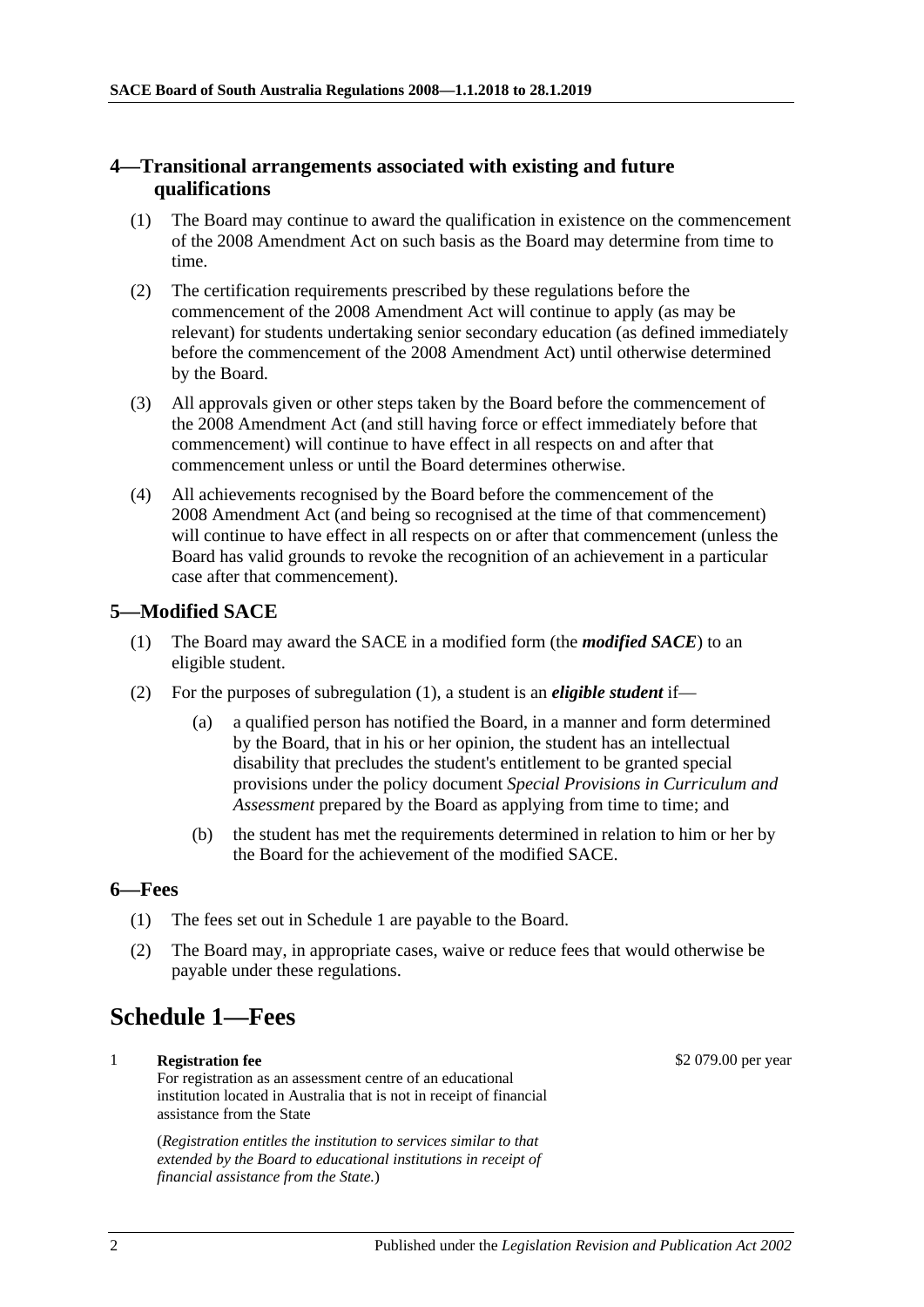#### 2 **Student fee**

For enrolment, assessment and certification of a student of an educational institution located in Australia that is not in receipt of financial assistance from the State or a full fee paying overseas student (within the meaning of the *[Education and Early Childhood](http://www.legislation.sa.gov.au/index.aspx?action=legref&type=act&legtitle=Education%20and%20Early%20Childhood%20Services%20(Registration%20and%20Standards)%20Act%202011)  [Services \(Registration and Standards\) Act](http://www.legislation.sa.gov.au/index.aspx?action=legref&type=act&legtitle=Education%20and%20Early%20Childhood%20Services%20(Registration%20and%20Standards)%20Act%202011) 2011*)—

|    | (a)                                                                                                                                                                                                        | in the case of a student enrolled at Stage 1 studying fewer<br>than 40 credits                                                                                       | \$187.00 per student                                         |
|----|------------------------------------------------------------------------------------------------------------------------------------------------------------------------------------------------------------|----------------------------------------------------------------------------------------------------------------------------------------------------------------------|--------------------------------------------------------------|
|    | (b)                                                                                                                                                                                                        | in the case of a student enrolled at Stage 1 studying<br>40 credits or more                                                                                          | \$352.00 per student                                         |
|    | (c)                                                                                                                                                                                                        | in the case of a student enrolled at Stage 2 studying fewer<br>than 40 credits                                                                                       | \$413.00 per student                                         |
|    | (d)                                                                                                                                                                                                        | in the case of a student enrolled at Stage 2 studying<br>40 credits or more                                                                                          | \$776.00 per student                                         |
| 3  | Late enrolment fee<br>For enrolment of a student for assessment of completion of<br>prescribed certification requirements after the closing date for<br>receipt of enrolments set by the Board in any year |                                                                                                                                                                      | \$109.00 per student                                         |
| 4  | <b>Clerical check fee</b><br>For checking, at the request of a student, the clerical processes and<br>procedures involved in determining a result in a subject                                             |                                                                                                                                                                      | \$15.00 per subject                                          |
| 5  | <b>Student assessment summary fee</b><br>For access to information about the contribution of examination<br>marks and moderated school assessment marks to the final result of<br>a Year 12 level subject  |                                                                                                                                                                      | \$14.00 per subject                                          |
| 6  | Return of student material fee<br>For access of students to their assessment materials                                                                                                                     |                                                                                                                                                                      | \$23.00 per subject                                          |
| 7  | <b>Statement fee</b>                                                                                                                                                                                       | For a statement or certified record replacing-                                                                                                                       | \$26.00 per record or statement                              |
|    | (a)                                                                                                                                                                                                        | a statement of results awarded in a specified year; or                                                                                                               |                                                              |
|    | (b)                                                                                                                                                                                                        | a certified record of studies undertaken towards<br>completion of the prescribed certification requirements<br>(SACE Record of Achievement); or                      |                                                              |
|    | (c)                                                                                                                                                                                                        | a certified record of results in individual subjects or<br>requirements comprised in the prescribed certification<br>requirements (SACE Statement of Results) issued |                                                              |
| 8  | <b>Replacement fee for SACE Certificate</b><br>For a replacement copy of a South Australian Certificate of<br>Education                                                                                    |                                                                                                                                                                      | \$43.00                                                      |
| 9  | Subject outline fee<br>For a copy of a subject outline                                                                                                                                                     |                                                                                                                                                                      | \$14.00 if 80 pages or less<br>\$18.00 if more than 80 pages |
| 10 |                                                                                                                                                                                                            | Professional development of educators and assessors fees                                                                                                             |                                                              |
|    | (a)                                                                                                                                                                                                        | for provision of the following Assessment for Educators<br>course modules (per group):                                                                               |                                                              |
|    |                                                                                                                                                                                                            | Principles and Language of Assessment<br>(i)                                                                                                                         | \$2 877.00                                                   |
|    |                                                                                                                                                                                                            | (ii)<br>Authentic Assessment - Purpose and Design                                                                                                                    | \$2 877.00                                                   |
|    |                                                                                                                                                                                                            | <b>Assessment Strategies</b><br>(iii)                                                                                                                                | \$2 877.00                                                   |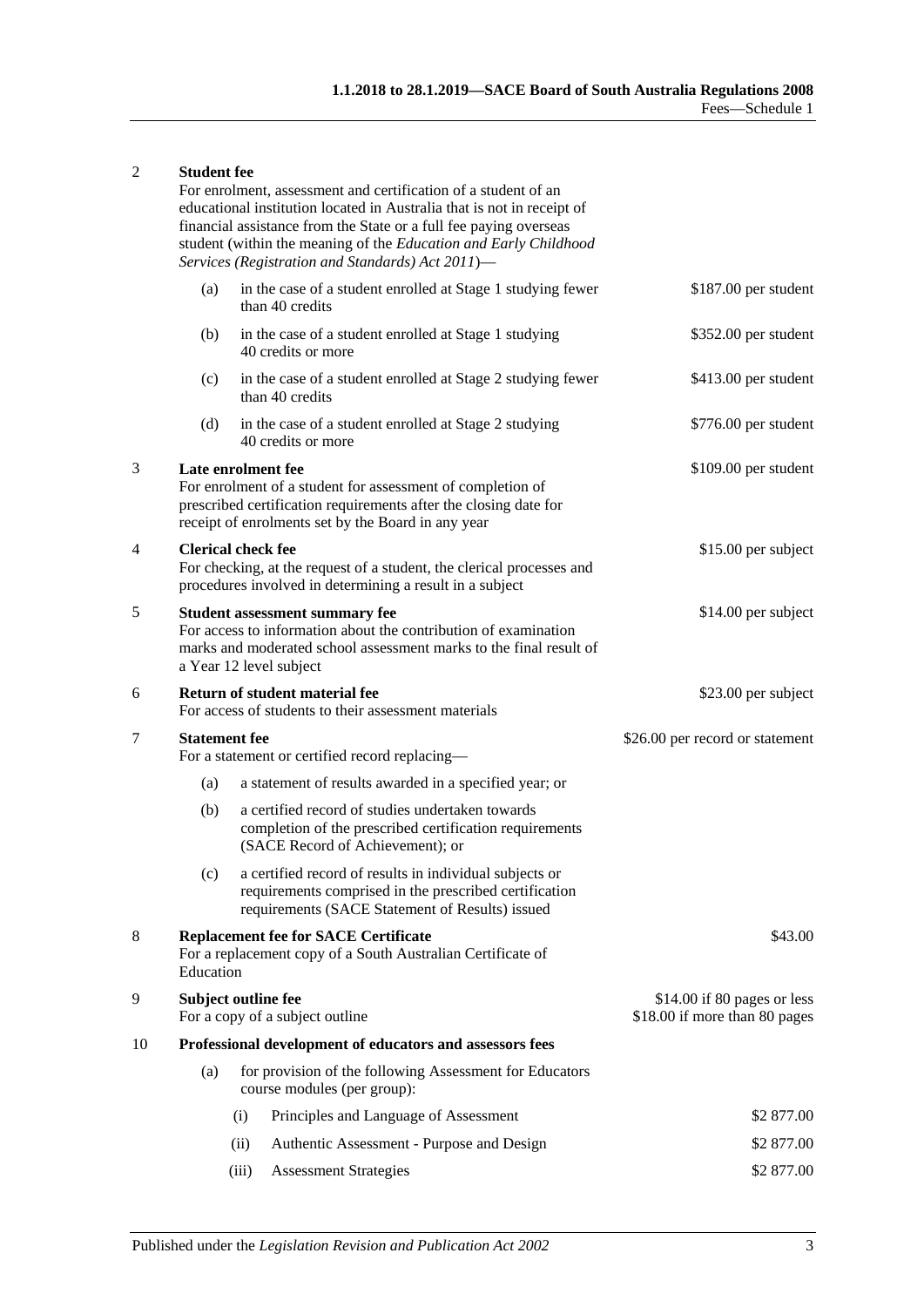|     | (iv)                                                                               | Feedback and Data                                              | \$2 877.00  |
|-----|------------------------------------------------------------------------------------|----------------------------------------------------------------|-------------|
|     | (v)                                                                                | Moderation and Reporting                                       | \$2 877.00  |
|     | (v <sub>1</sub> )                                                                  | for all course modules listed in subparagraphs (i)<br>to $(v)$ | \$11 513.00 |
| (b) | for provision of Certified Educational Assessor Course<br>(5 modules) (per person) |                                                                | \$1 155.00  |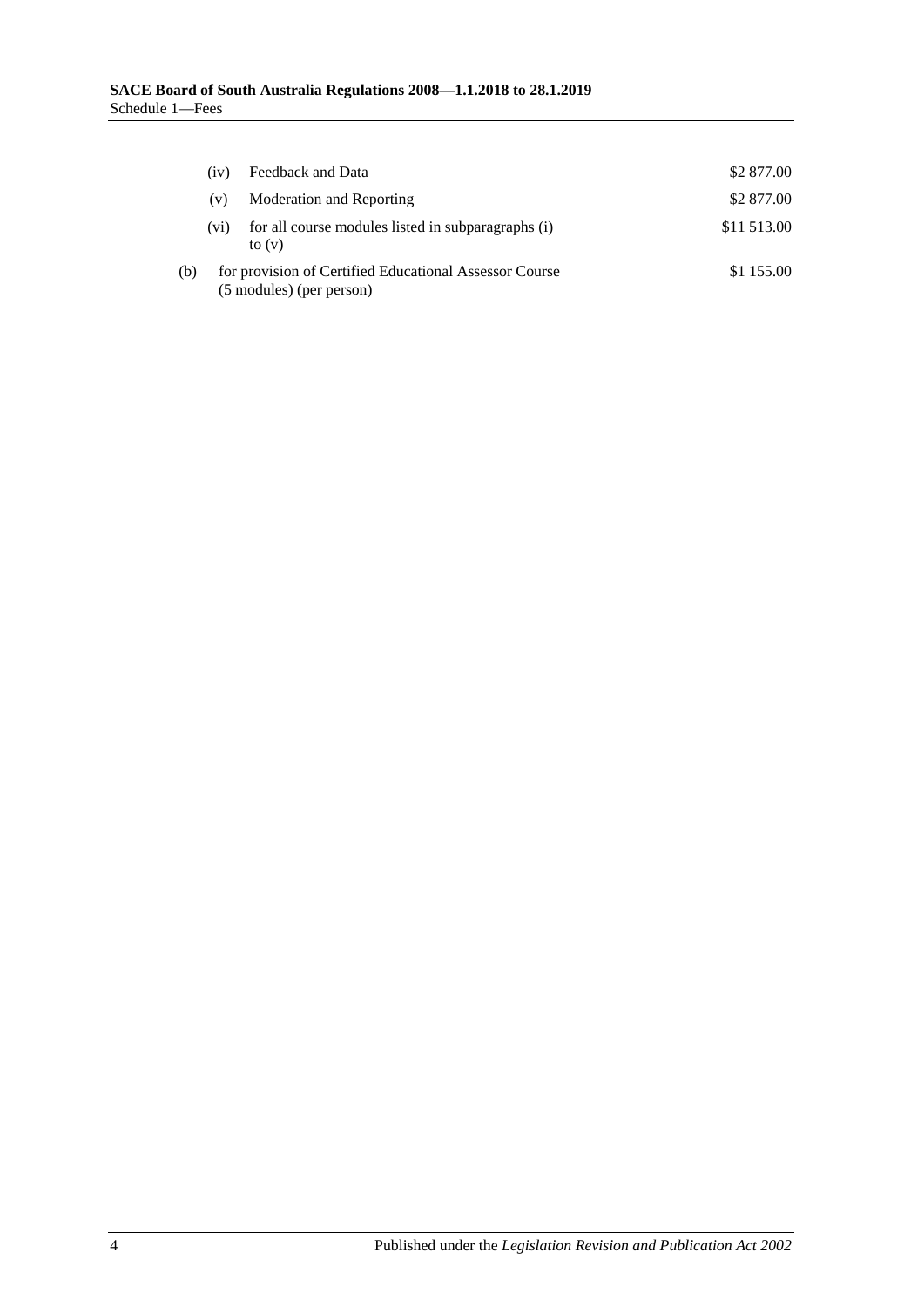# <span id="page-4-0"></span>**Legislative history**

## **Notes**

- Variations of this version that are uncommenced are not incorporated into the text.
- Please note—References in the legislation to other legislation or instruments or to titles of bodies or offices are not automatically updated as part of the program for the revision and publication of legislation and therefore may be obsolete.
- Earlier versions of these regulations (historical versions) are listed at the end of the legislative history.
- For further information relating to the Act and subordinate legislation made under the Act see the Index of South Australian Statutes or www.legislation.sa.gov.au.

# **Legislation revoked by principal regulations**

The *SACE Board of South Australia Regulations 2008* revoked the following:

*SACE Board of South Australia Regulations 2000*

## **Principal regulations and variations**

New entries appear in bold.

| Year No  |     | Reference                | Commencement                           |
|----------|-----|--------------------------|----------------------------------------|
| 2008 255 |     | Gazette 18.9.2008 p4509  | $18.9.2008$ : r 2                      |
| 2008     | 309 | Gazette 18.12.2008 p5668 | $18.12.2008:$ r 2                      |
| 2009     | 301 | Gazette 17.12.2009 p6360 | $17.12.2009$ : r 2                     |
| 2010 266 |     | Gazette 16.12.2010 p5727 | $1.1.2011:$ r 2                        |
| 2011 278 |     | Gazette 15.12.2011 p5056 | $1.1.2012$ : r 2                       |
| 2012 273 |     | Gazette 20.12.2012 p6244 | $1.1.2013$ : r 2                       |
| 2013 283 |     | Gazette 19.12.2013 p4956 | $1.1.2014$ : r 2                       |
| 2014 275 |     | Gazette 27.11.2014 p6562 | $1.1.2015$ : r 2                       |
| 2015 241 |     | Gazette 26.11.2015 p5114 | 26.11.2015 except r $6-1.1.2016$ : r 2 |
| 2016 266 |     | Gazette 24.11.2016 p4510 | $1.1.2017$ : r 2                       |
| 2017 315 |     | Gazette 28.11.2017 p4762 | $1.1.2018:$ r 2                        |
| 2018     | 244 | Gazette 6.12.2018 p4174  | $29.1.2019$ : r 2                      |

# **Provisions varied**

New entries appear in bold.

Entries that relate to provisions that have been deleted appear in italics.

| Provision | How varied                                                     | Commencement |
|-----------|----------------------------------------------------------------|--------------|
| r2        | omitted under Legislation Revision and<br>Publication Act 2002 | 18.12.2008   |
| r 3       |                                                                |              |
| Act       | deleted by $275/2015$ r $4(1)$                                 | 1.1.2015     |